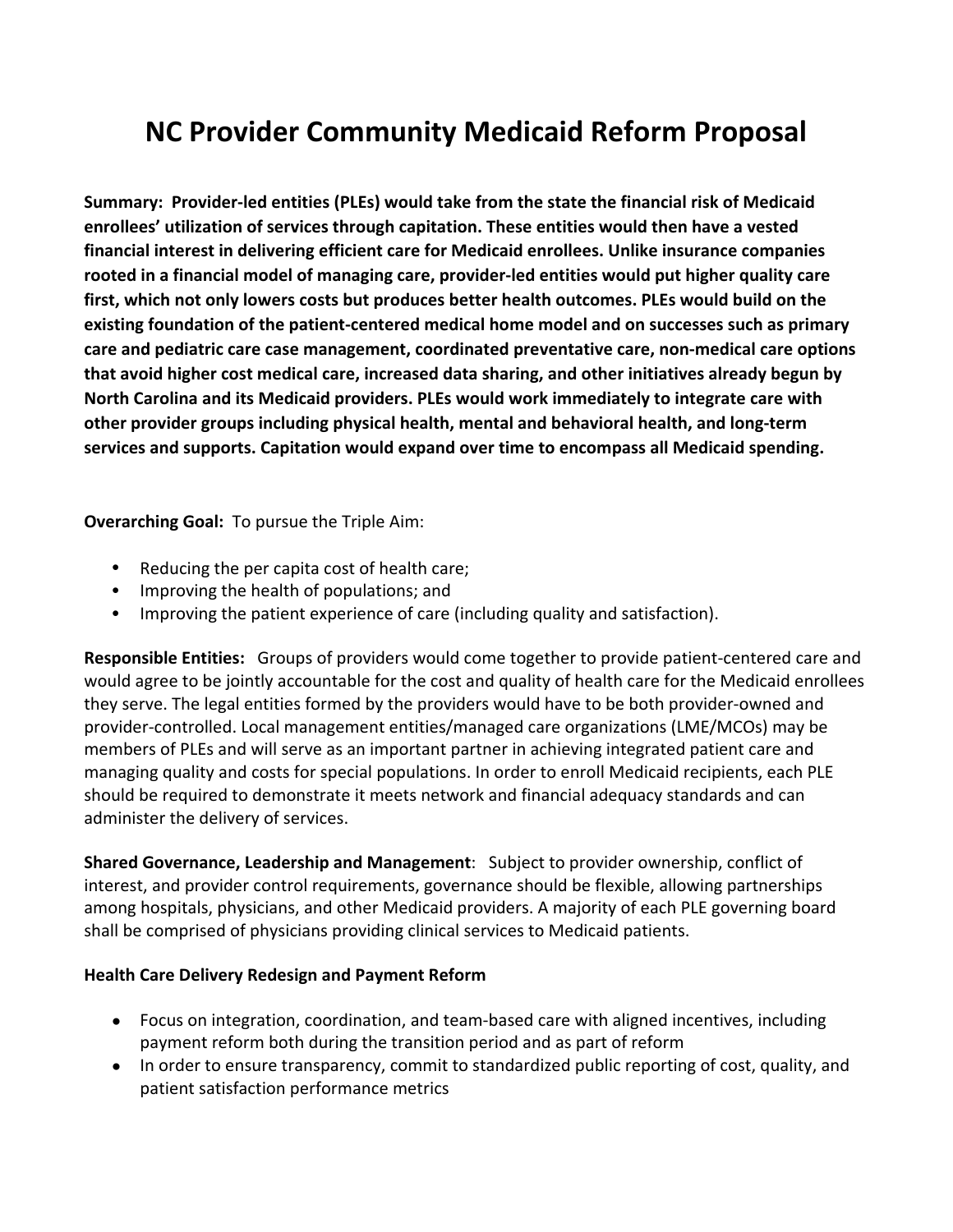- Work toward "whole person" care:
	- $\circ$  Begin capitated payments for physical health (including hospice and palliative care) no later than three years after approval of waiver by CMS
	- $\circ$  Integrate the following no later than five years after the approval of waiver by CMS:
		- Mental health, behavioral health, substance abuse, intellectual/developmental disabilities (IDD)
		- **Long-term services and supports (LTSS)**
		- **Dental**
		- All other providers
- Throughout at least the transition period, continuation and appropriate expansion of programs that contain costs and improve outcomes, including the primary care case management system, the current Medicaid informatics infrastructure, patient-centered medical homes, and pregnancy medical homes.

**Behavioral and Mental Health:** Behavioral health, mental health, and intellectual/developmental disability benefits in NC are currently capitated under the LME/MCO system. To avoid service disruption in patient care and destabilization of providers, the capitated behavioral health and intellectual/developmental disability waivers should remain operational while the physical health system is fully capitated and while efforts are under way to develop a system that ensures statewide integrated care for patients.

**Pharmacy Benefits:** PLEs should coordinate with the State so as to manage costs and provide appropriate care through pharmacy benefits, but, due to the intricate payment systems involved and the cost savings initiatives currently underway, pharmacy benefits should remain with the State during the first five years of the 1115 waiver.

**Rate Setting for Capitated Payments:** Actuarially sound rates for PLE capitated payments shall be established through an open process that includes meaningful participation by PLEs and Medicaid providers. Capitated rates should be appropriately risk-adjusted for covered populations.

**Administrative Functions:** The transfer to a PLE of any administrative functions, such as billing, enrollment, credentialing, or other functions, should be carefully designed to minimize the disruption to providers and beneficiaries while also improving the quality of those administrative functions.

**Attribution/assignment:** Beneficiaries shall prospectively choose a PLE plan for a plan year. If an enrollee does not choose a plan, then the beneficiary should be assigned to a plan on the basis of the plan in which the beneficiary's providers participate or other appropriate factors. Beneficiaries should be allowed to change plans for certain life events, such as a move to an area not served by the beneficiary's existing PLE.

**Benefit Design:** Each PLE should provide, at a minimum, the same benefits package currently provided by NC's Medicaid program. Benefit design should incentivize enrollees' personal responsibility for their health.